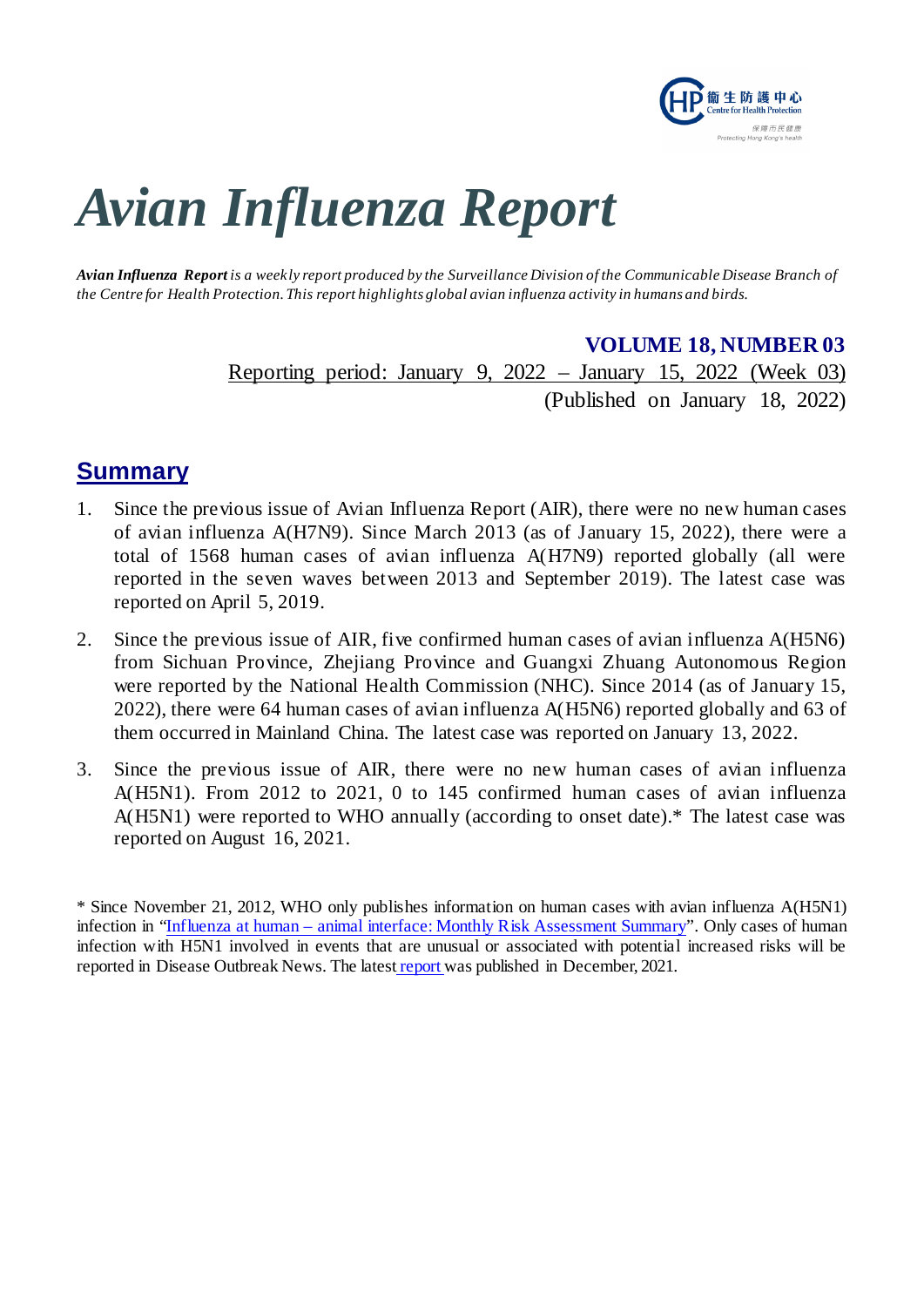# **This week's highlights**

(Sources: WHO, NHC, Mainland health authorities, Ministry of Agriculture of the People's Republic of China, Centre for Health Protection (CHP) and World Organisation for Animal Health (OIE))

## *Table 1.* **Hong Kong: Confirmed human cases of avian influenza A(H5N1 / H5N6 / H7N9) since previous issue of AIR**

|                                | No. of H <sub>5</sub> cases<br>(No. of deaths) | No. of H7N9 cases<br>(No. of deaths) | <b>Details</b> |
|--------------------------------|------------------------------------------------|--------------------------------------|----------------|
| In this<br>reporting<br>period | 0(0)                                           | 0(0)                                 | ۰              |

## *Table 2.* **Outside Hong Kong: Confirmed human cases of avian influenza A(H5N1 / H5N6 / H7N9) since previous issue of AIR**

| Date of<br>report | Country           | <b>Province</b> /<br>Region | District / City Sex |   | Age | <b>Condition at time</b><br>of reporting | Subtype of<br>virus |
|-------------------|-------------------|-----------------------------|---------------------|---|-----|------------------------------------------|---------------------|
| 13/01/2022        | Mainland<br>China | <b>Sichuan</b>              | Luzhou              | F | 75  | Deceased                                 | H5N6                |
| 13/01/2022        | Mainland<br>China | <b>Sichuan</b>              | Leshan              | M | 54  | Deceased                                 | <b>H5N6</b>         |
| 13/01/2022        | Mainland<br>China | <b>Zhejiang</b>             | Hangzhou            | F | 51  | Critical                                 | H5N6                |
| 13/01/2022        | Mainland<br>China | Guangxi                     | <b>Nanning</b>      | M | 53  | Serious                                  | <b>H5N6</b>         |
| 13/01/2022        | Mainland<br>China | Guangxi                     | Nanning             | M | 28  | Critical                                 | <b>H5N6</b>         |

| Table 3. Confirmed human cases of avian influenza A(H5N1) reported to WHO / NHC |  |  |
|---------------------------------------------------------------------------------|--|--|
| since 2003 (by onset date) $\frac{8}{3}$                                        |  |  |

| Year | <b>Cases</b>     | <b>Deaths</b>    | Case fatality rate |
|------|------------------|------------------|--------------------|
| 2003 | $\overline{4}$   | $\overline{4}$   | 100%               |
| 2004 | 46               | 32               | 69.6%              |
| 2005 | 98               | 43               | 43.9%              |
| 2006 | 115              | 79               | 68.7%              |
| 2007 | 88               | 59               | 67.0%              |
| 2008 | 44               | 33               | 75.0%              |
| 2009 | 73               | 32               | 43.8%              |
| 2010 | 48               | 24               | 50.0%              |
| 2011 | 62               | 34               | 54.8%              |
| 2012 | 32               | 20               | 62.5%              |
| 2013 | 39               | 25               | 64.1%              |
| 2014 | 52               | 22               | 42.3%              |
| 2015 | 145              | 42               | 29.0%              |
| 2016 | 10               | 3                | 30.0%              |
| 2017 | $\overline{4}$   | $\overline{2}$   | 50.0%              |
| 2018 | $\boldsymbol{0}$ | $\boldsymbol{0}$ | 0%                 |
| 2019 | 1                | 1                | 100%               |
| 2020 |                  | $\boldsymbol{0}$ | 0%                 |
| 2021 |                  | 1                | 100%               |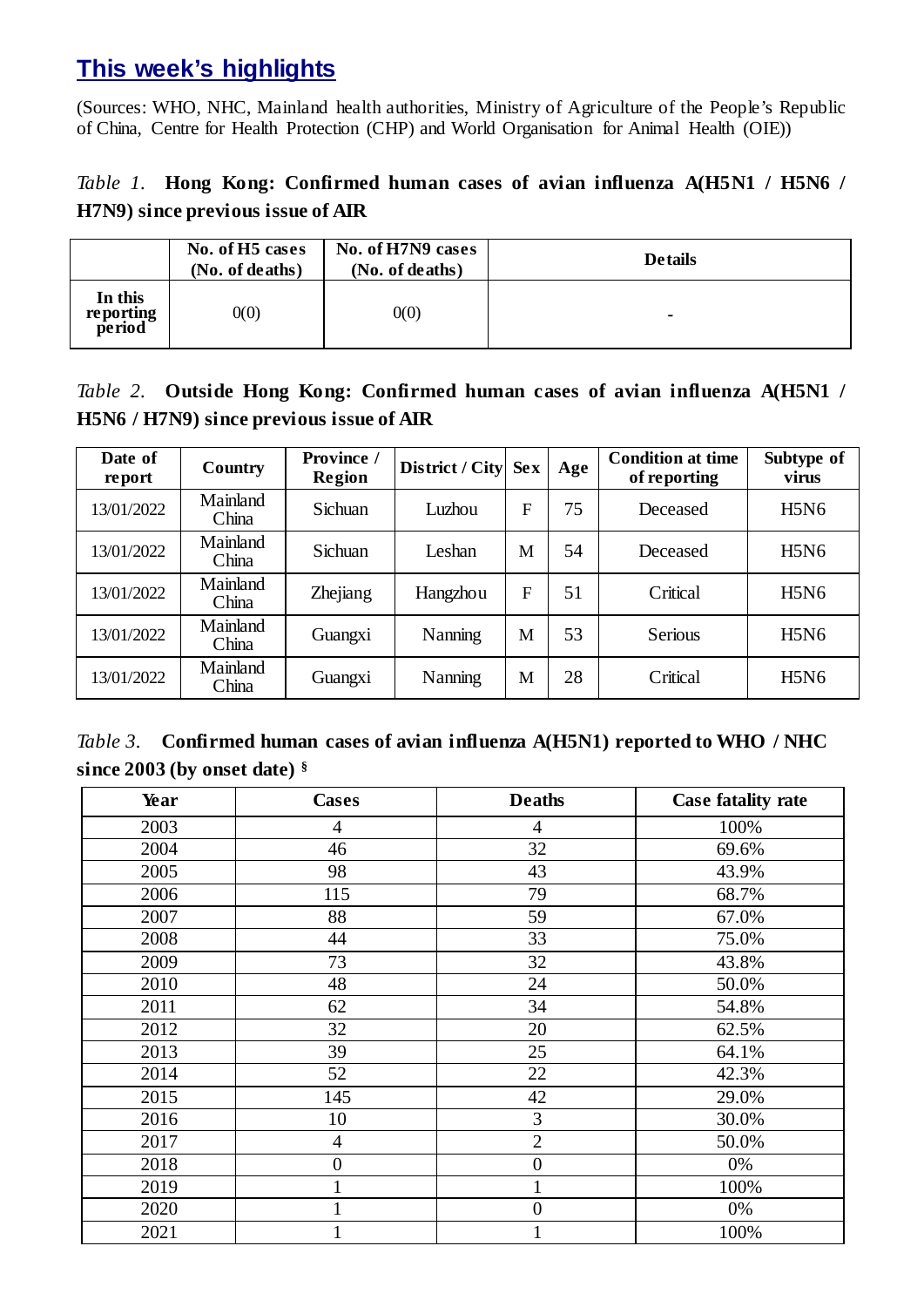| $\sim$ $\sim$<br>$\overline{\phantom{a}}$ |            | $\gamma$ %                |
|-------------------------------------------|------------|---------------------------|
| NPT                                       | - -<br>70. | റപ<br>$'$ V <sub>ic</sub> |

§ Further breakdown by countries is available at [WHO](https://www.who.int/publications/m/item/cumulative-number-of-confirmed-human-cases-for-avian-influenza-a(h5n1)-reported-to-who-2003-2021-13-december-2021) website

| <i>Table 4.</i> Confirmed human cases of avian influenza A(H5N1) reported to WHO / NHC |  |  |
|----------------------------------------------------------------------------------------|--|--|
| since 2003 (by date of reporting)                                                      |  |  |

| <b>Countries /Areas</b>                | Cumulative no. of cases<br>(December 2003 to January 2022) | No. of recent cases<br>(September 2021 to January 2022) |
|----------------------------------------|------------------------------------------------------------|---------------------------------------------------------|
| Azerbaijan                             | 8                                                          | $\Omega$                                                |
| Bangladesh                             | 8                                                          |                                                         |
| Cambodia                               | 56                                                         | $\overline{0}$                                          |
| Canada                                 |                                                            | $\overline{0}$                                          |
| Mainland China                         | 53#                                                        | $\overline{0}$                                          |
| Djibouti                               |                                                            | 0                                                       |
| Egypt                                  | 359                                                        | $\theta$                                                |
| India                                  |                                                            | $\overline{0}$                                          |
| Indonesia                              | 200                                                        | $\theta$                                                |
| Iraq                                   | 3                                                          | $\boldsymbol{0}$                                        |
| Lao People's<br>Democratic<br>Republic | 3                                                          | $\theta$                                                |
| Myanmar                                |                                                            | 0                                                       |
| Nepal                                  |                                                            | $\theta$                                                |
| Nigeria                                |                                                            | $\theta$                                                |
| Pakistan                               | 3                                                          | $\overline{0}$                                          |
| <b>Thailand</b>                        | 25                                                         | $\overline{0}$                                          |
| Turkey                                 | 12                                                         | $\overline{0}$                                          |
| Vietnam                                | 127                                                        | $\overline{0}$                                          |
| Overall                                | 863                                                        | $\Omega$                                                |

# Including two cases from Mainland China detected in Hong Kong

### *Table 5.* **Cumulative numbers of confirmed cases of human infection with avian influenza A(H5N6) since 2014 and since January 2022 respectively**

| Confirmed H5N6 human cases have<br>been reported in the following<br>countries / areas |                                     | Cumulative no. of cases<br>since 2014<br>(64 cases in total)<br>(as of January $15, 2022$ ) | Cumulative no. of cases<br>since January 2022<br>(6 cases in total)<br>(as of January 15, 2022) |
|----------------------------------------------------------------------------------------|-------------------------------------|---------------------------------------------------------------------------------------------|-------------------------------------------------------------------------------------------------|
|                                                                                        | Guangdong Province                  | 13                                                                                          |                                                                                                 |
|                                                                                        | Guangxi Zhuang<br>Autonomous Region | 13                                                                                          |                                                                                                 |
|                                                                                        | Hunan Province                      | 13                                                                                          | 0                                                                                               |
|                                                                                        | Sichuan Province                    | 9                                                                                           |                                                                                                 |
|                                                                                        | Chongqing Municipality              | 3                                                                                           |                                                                                                 |
|                                                                                        | Anhui Province                      | $\overline{2}$                                                                              |                                                                                                 |
|                                                                                        | Jiangsu Province                    | $\overline{2}$                                                                              |                                                                                                 |
|                                                                                        | Yunnan Province                     | $\overline{2}$                                                                              |                                                                                                 |
|                                                                                        | Beijing Municipality                |                                                                                             |                                                                                                 |
|                                                                                        | Fujian Province                     |                                                                                             |                                                                                                 |
|                                                                                        | Guizhou Province                    |                                                                                             |                                                                                                 |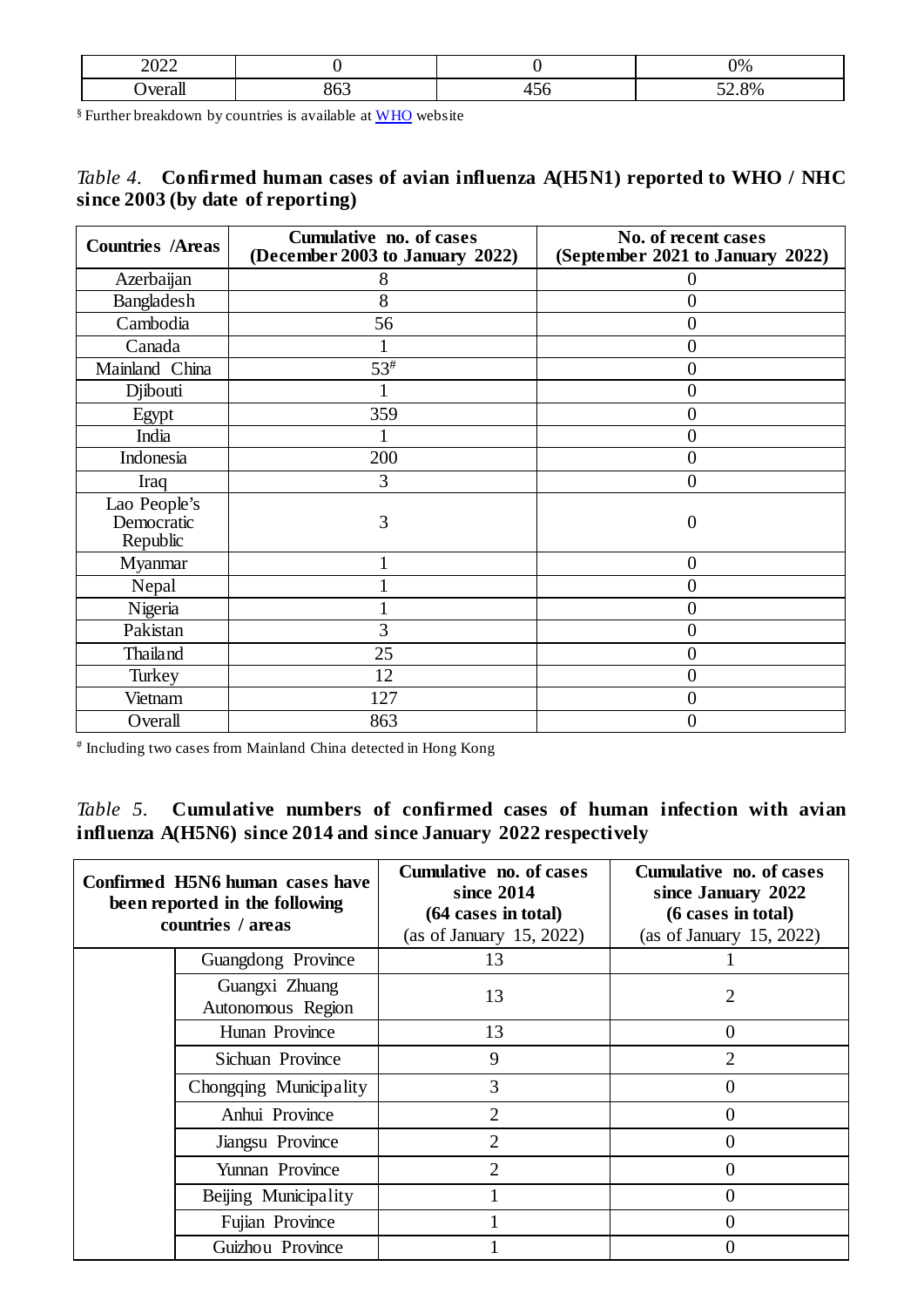|                                  | Confirmed H5N6 human cases have<br>been reported in the following<br>countries / areas | Cumulative no. of cases<br>since 2014<br>(64 cases in total)<br>(as of January 15, 2022) | Cumulative no. of cases<br>since January 2022<br>(6 cases in total)<br>(as of January $15, 2022$ ) |
|----------------------------------|----------------------------------------------------------------------------------------|------------------------------------------------------------------------------------------|----------------------------------------------------------------------------------------------------|
|                                  | Hubei Province                                                                         |                                                                                          |                                                                                                    |
|                                  | Jiangxi Province                                                                       | 1 *                                                                                      |                                                                                                    |
|                                  | Zhejiang Province                                                                      |                                                                                          |                                                                                                    |
| Lao People's Democratic Republic |                                                                                        |                                                                                          |                                                                                                    |

\* Imported case from Guangdong

#### *Table 6.* **Cumulative numbers of confirmed cases of human infection with avian influenza A(H7N9) since 2013 and since October 2021 respectively**

|          | Confirmed H7N9 human cases have<br>been reported in the following<br>countries / areas | <b>Cumulative no. of cases</b><br>since 2013<br>(1568 cases in total)<br>(as of January 15, 2022) | <b>Cumulative no. of cases</b><br>since October 2021<br>$(0 \text{ case in total})$<br>(as of January 15, 2022) |
|----------|----------------------------------------------------------------------------------------|---------------------------------------------------------------------------------------------------|-----------------------------------------------------------------------------------------------------------------|
|          | Zhejiang Province                                                                      | 310                                                                                               | $\mathbf{0}$                                                                                                    |
|          | Guangdong Province                                                                     | 259                                                                                               | $\overline{0}$                                                                                                  |
|          | Jiangsu Province                                                                       | 252                                                                                               | $\overline{0}$                                                                                                  |
|          | Fujian Province                                                                        | 108                                                                                               | $\mathbf{0}$                                                                                                    |
|          | Anhui Province                                                                         | 99                                                                                                | $\mathbf{0}$                                                                                                    |
|          | <b>Hunan Province</b>                                                                  | 95                                                                                                | $\mathbf{0}$                                                                                                    |
|          | Shanghai Municipality                                                                  | 57                                                                                                | $\boldsymbol{0}$                                                                                                |
|          | Jiangxi Province                                                                       | 52                                                                                                | $\boldsymbol{0}$                                                                                                |
|          | <b>Sichuan Province</b>                                                                | 38                                                                                                | $\mathbf{0}$                                                                                                    |
|          | Beijing Municipality                                                                   | 35                                                                                                | $\boldsymbol{0}$                                                                                                |
|          | Guangxi Zhuang<br>Autonomous Region                                                    | 31                                                                                                | $\boldsymbol{0}$                                                                                                |
|          | Hubei Province                                                                         | 31                                                                                                | $\overline{0}$                                                                                                  |
|          | Hebei Province                                                                         | 29                                                                                                | $\mathbf{0}$                                                                                                    |
| Mainland | Henan Province                                                                         | 28                                                                                                | $\boldsymbol{0}$                                                                                                |
| China    | <b>Shandong Province</b>                                                               | 28                                                                                                | $\boldsymbol{0}$                                                                                                |
|          | Guizhou Province                                                                       | 20                                                                                                | $\boldsymbol{0}$                                                                                                |
|          | Xinjiang Uygur<br>Autonomous Region                                                    | 14                                                                                                | $\mathbf{0}$                                                                                                    |
|          | Chongqing Municipality                                                                 | 9                                                                                                 | $\mathbf{0}$                                                                                                    |
|          | <b>Yunnan Province</b>                                                                 | 8                                                                                                 | $\boldsymbol{0}$                                                                                                |
|          | Shaanxi Province                                                                       | $\overline{7}$                                                                                    | $\boldsymbol{0}$                                                                                                |
|          | <b>Gansu Province</b>                                                                  | 6                                                                                                 | $\boldsymbol{0}$                                                                                                |
|          | Liaoning Province                                                                      | 5                                                                                                 | $\boldsymbol{0}$                                                                                                |
|          | Tianjin Municipality                                                                   | 5                                                                                                 | $\mathbf{0}$                                                                                                    |
|          | Jilin Province                                                                         | 3                                                                                                 | $\boldsymbol{0}$                                                                                                |
|          | Shanxi Province                                                                        | 3                                                                                                 | $\overline{0}$                                                                                                  |
|          | Tibet Autonomous Region                                                                | $\overline{3}$                                                                                    | $\boldsymbol{0}$                                                                                                |
|          | Inner Mongolia<br>Autonomous Region                                                    | $\mathfrak{2}$                                                                                    | $\boldsymbol{0}$                                                                                                |
|          | Hong Kong                                                                              | $21*$                                                                                             | $\boldsymbol{0}$                                                                                                |
|          | Taiwan                                                                                 | $5*$                                                                                              | $\boldsymbol{0}$                                                                                                |
|          | Canada                                                                                 | $2*$                                                                                              | $\boldsymbol{0}$                                                                                                |
|          | Macao                                                                                  | $2^{\#}$                                                                                          | $\boldsymbol{0}$                                                                                                |
|          | Malaysia                                                                               | $1*$                                                                                              | $\boldsymbol{0}$                                                                                                |

\* All cases imported from Mainland China

# The latest case imported from Mainland China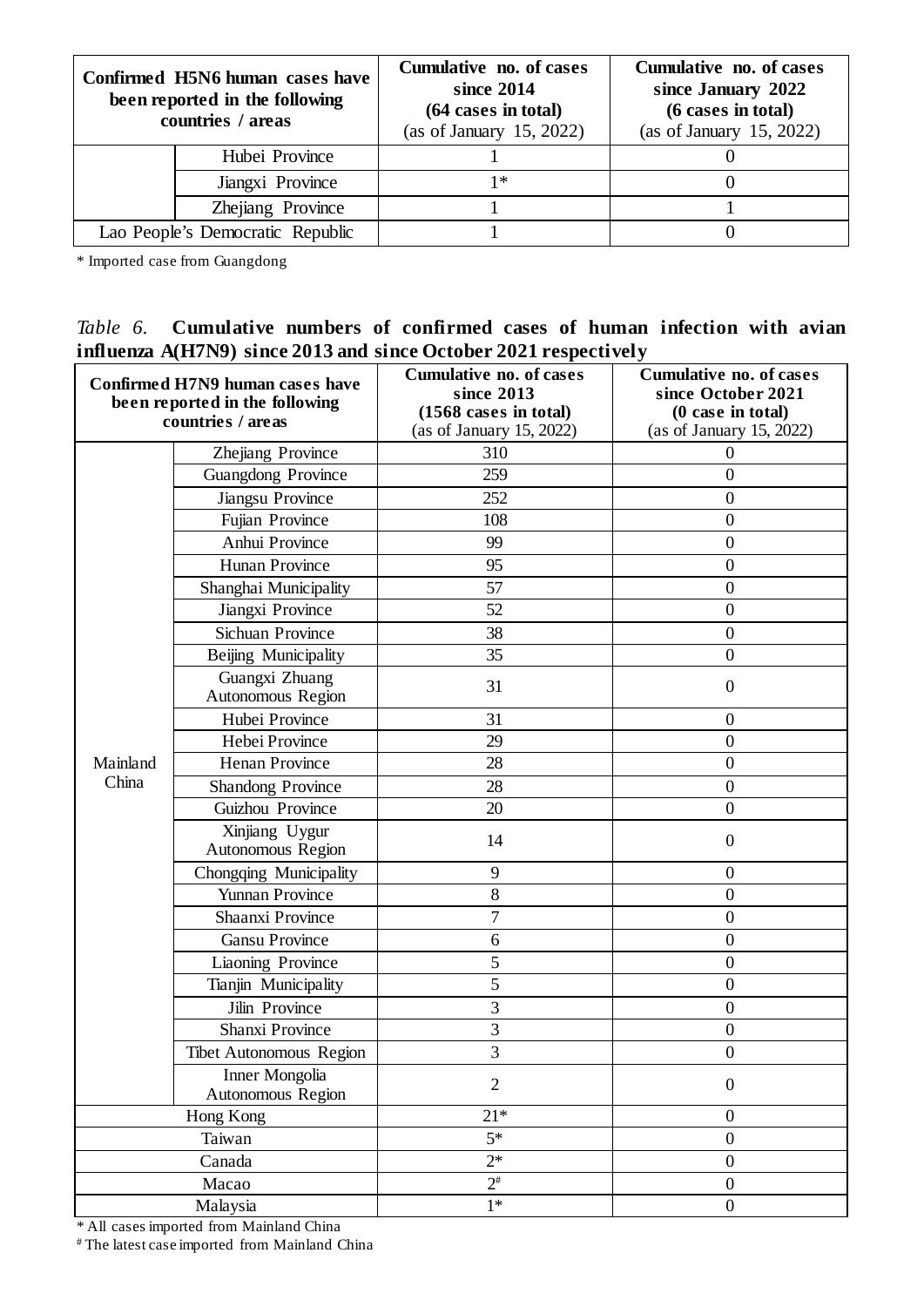|                                   | <b>Place of</b><br>occurrence | No. of cases<br>(No. of<br>deaths) | <b>Details</b>                                |  |  |  |
|-----------------------------------|-------------------------------|------------------------------------|-----------------------------------------------|--|--|--|
|                                   |                               |                                    | Avian influenza A(H9N2):                      |  |  |  |
|                                   |                               |                                    | <b>Jiangsu Province:</b>                      |  |  |  |
|                                   |                               |                                    | A 7-year-old girl with onset<br>α<br>on       |  |  |  |
|                                   |                               |                                    | November 27, 2021.                            |  |  |  |
|                                   |                               |                                    | <b>Hubei Province:</b><br>п                   |  |  |  |
| In this                           | <b>Mainland</b>               |                                    | A 3-year-old girl with onset<br>о<br>on       |  |  |  |
| reporting<br>period               | <b>China</b>                  | 4(0)                               | December 7, 2021.                             |  |  |  |
|                                   |                               |                                    | A 3-year-old boy with onset<br>α<br>on        |  |  |  |
|                                   |                               |                                    | December 13, 2021.                            |  |  |  |
|                                   |                               |                                    | <b>Guangxi Zhuang Autonomous Region:</b><br>٠ |  |  |  |
|                                   |                               |                                    | A 14-year-old girl with onset on<br>α         |  |  |  |
|                                   |                               |                                    | December 9, 2021.                             |  |  |  |
|                                   |                               |                                    | Avian influenza A(H9N2):                      |  |  |  |
|                                   |                               |                                    | <b>Hunan Province:</b>                        |  |  |  |
|                                   |                               |                                    | A 20-month-old girl with onset on<br>α        |  |  |  |
|                                   |                               |                                    | August 23, 2021.                              |  |  |  |
|                                   |                               |                                    | <b>Guizhou Province:</b><br>п                 |  |  |  |
|                                   |                               |                                    | A 11-year-old boy with onset on<br>α          |  |  |  |
| <b>Previously</b>                 |                               |                                    | September 6, 2021.                            |  |  |  |
| reported cases<br>(onset/reported | <b>Mainland</b>               | 6(1)                               | A 39-year-old male with onset on<br>α         |  |  |  |
| in the past 6                     | <b>China</b>                  |                                    | October 29, 2021.                             |  |  |  |
| months)                           |                               |                                    | <b>Guangdong Province:</b>                    |  |  |  |
|                                   |                               |                                    | A 3-year-old girl with onset on<br>α          |  |  |  |
|                                   |                               |                                    | September 26, 2021.                           |  |  |  |
|                                   |                               |                                    | A 7-year-old boy with onset<br>α<br>on        |  |  |  |
|                                   |                               |                                    | November 28, 2021.                            |  |  |  |
|                                   |                               |                                    | A 7-year-old girl with onset<br>о<br>on       |  |  |  |
|                                   |                               |                                    | December 6, 2021.                             |  |  |  |

*Table 7.* **Confirmed human cases of avian influenza A infections other than avian influenza A(H5N1 / H5N6 / H7N9) reported in the past 6 months (as of January 17, 2022)**

#### *Table 8.* **Hong Kong: Confirmed reports of avian influenza A(H5) or avian influenza A(H7N9) in poultry / wild birds / environmental samples since 2015**

|                                | No. of reports of H5<br>in poultry / wild<br>birds /<br>environmental<br>samples | No. of reports of<br>H7N9 in poultry /<br>wild birds /<br>environmental<br>samples | <b>Details</b> |
|--------------------------------|----------------------------------------------------------------------------------|------------------------------------------------------------------------------------|----------------|
| In this<br>reporting<br>period |                                                                                  |                                                                                    |                |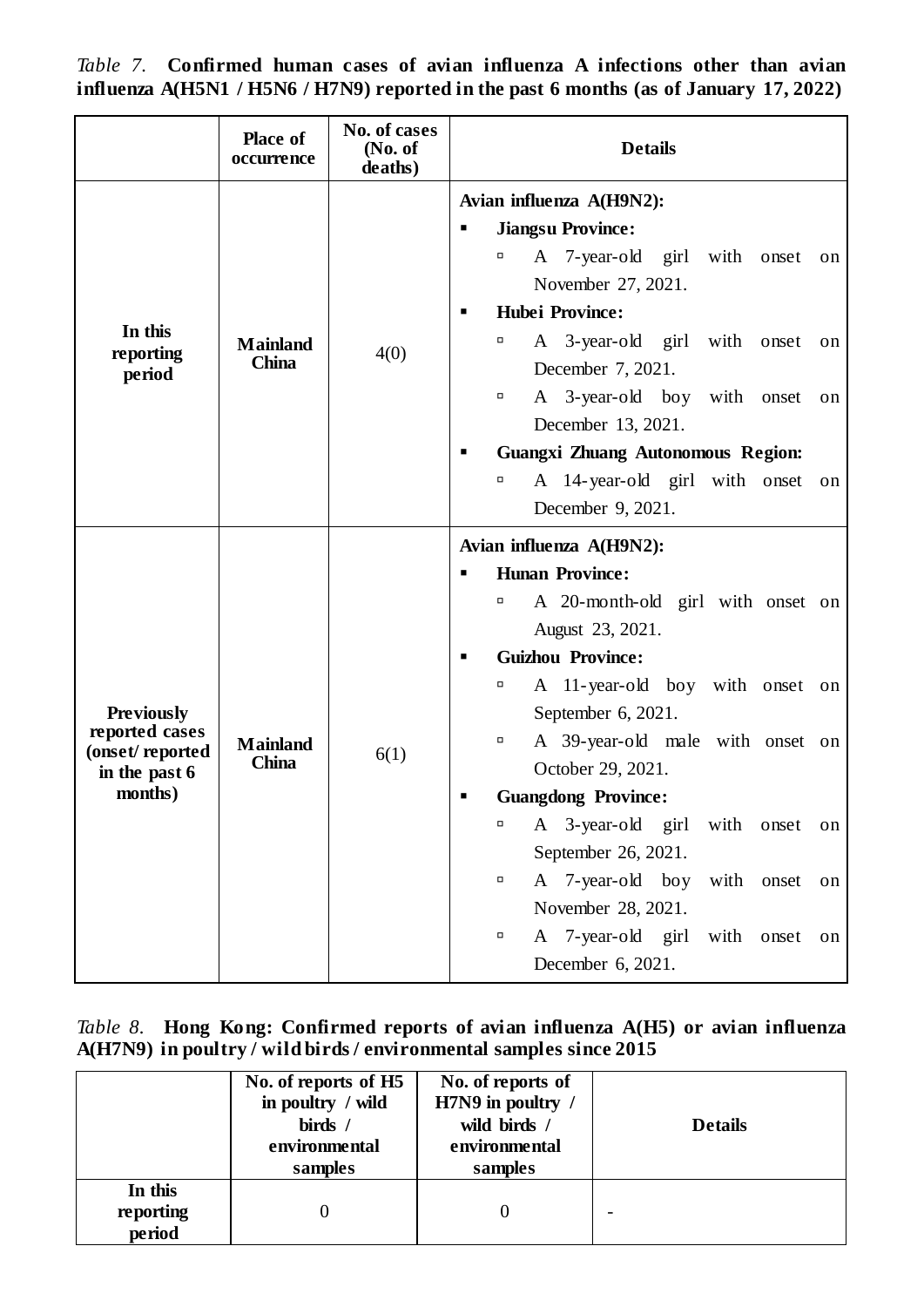|                                                                                        | No. of reports of H5<br>in poultry / wild<br>birds /<br>environmental<br>samples | No. of reports of<br>H7N9 in poultry /<br>wild birds /<br>environmental<br>samples | <b>Details</b> |
|----------------------------------------------------------------------------------------|----------------------------------------------------------------------------------|------------------------------------------------------------------------------------|----------------|
| <b>Previously</b><br>reported cases<br>since 2015<br>(before this<br>reporting period) | $19*$                                                                            | 1#                                                                                 |                |

Carcass [of a peregrine falcon found in Yuen Long](http://www.info.gov.hk/gia/general/201504/16/P201504160731.htm) on April 9, 2015 (H5N6) [Carcass of an oriental magpie robin found in Sai Kung on April 29, 2015 \(H5N6\)](http://www.info.gov.hk/gia/general/201505/05/P201505050329.htm) [Carcass of an oriental magpie robin found in Kwai Chung on November 17, 2015 \(H5N6\)](http://www.info.gov.hk/gia/general/201511/23/P201511230369.htm) [Carcass of a great egret found in Wong Tai Sin](http://www.info.gov.hk/gia/general/201601/05/P201601050710.htm) on December 31, 2015 (H5N6). Chicken carcass found in Tuen Mun [on February 14, 2016](http://www.info.gov.hk/gia/general/201602/19/P201602190497.htm) (H5N6) Chicken carcass found in Tai O [on February 18, 2016 \(H5N6\)](http://www.info.gov.hk/gia/general/201602/23/P201602230570.htm) Samples of faecal droppings collected at Mai Po Nature Reserve [on November 25, 2016 \(H5N6\)](http://www.info.gov.hk/gia/general/201612/05/P2016120500911.htm) [A sample of faecal droppings collected at Mai Po Nature Reserve on November 30, 2016 \(H5N6\)](http://www.info.gov.hk/gia/general/201612/08/P2016120800691.htm) A dead red-whiskered bulbul collected [at Kowloon City on April 7, 2017 \(H5N6\)](http://www.info.gov.hk/gia/general/201704/12/P2017041200953.htm?fontSize=1) A dead [oriental magpie robin found in Tseung Kwan O](http://www.info.gov.hk/gia/general/201712/25/P2017122500627.htm?fontSize=1) on December 21, 2017 (H5N6) A dead [black-faced spoonbill found in the Hong Kong Wetland Park in Tin Shui Wai](http://www.info.gov.hk/gia/general/201712/22/P2017122201124.htm?fontSize=1) on December 21, 2017 (H5N6) [An environmental swab of a chopping board and skin swabs of a chilled duck sample taken from a fresh provision shop](http://www.info.gov.hk/gia/general/201801/12/P2018011201171.htm?fontSize=1)  in Wan Chai on 2 January [& 9 January, 2018 \(H5N6\)](http://www.info.gov.hk/gia/general/201801/12/P2018011201171.htm?fontSize=1) [An oropharyngeal swab from a batch of chilled chicken taken at a fresh provision shop in Mong Kok, reported](http://www.info.gov.hk/gia/general/201801/23/P2018012300717.htm?fontSize=1) on 23 [January, 2018 \(H5N6\)](http://www.info.gov.hk/gia/general/201801/23/P2018012300717.htm?fontSize=1) [A black-headed gull carcass found in Ngau Hom Tsuen, Lau Fau Shan](http://www.info.gov.hk/gia/general/201802/09/P2018020900962.htm?fontSize=1) on February 8, 2018 (H5N6) [A dead crested myna found at Kun Lung Wai, Fanling](https://www.info.gov.hk/gia/general/201804/09/P2018040900728.htm) reported on April 9, 2018 (H5N6) [A swab sample taken from a bird cage housing a hill myna at a pet bird shop in Yuen Po Street Bird Garden in Mong](http://www.info.gov.hk/gia/general/201804/13/P2018041300374.htm?fontSize=1)  Kok on 7 [April, 2018 \(H5N6\)](http://www.info.gov.hk/gia/general/201804/13/P2018041300374.htm?fontSize=1) [Samples of faecal droppings collected at Mai Po Nature Reserve reported on January 14, 2021](https://www.afcd.gov.hk/english/publications/publications_press/pr2429.html) (H5N8) [Carcass of a peregrine falcon found in Wu Kai Sha reported on February 1, 2021 \(H5N8\)](https://www.info.gov.hk/gia/general/202102/01/P2021020100738.htm?fontSize=1) [Carcass of a black-faced spoonbill found in the Hong Kong Wetland Park in Tin Shui Wai reported on December](https://www.afcd.gov.hk/english/publications/publications_press/pr2503.html) 20,  $2021$  (H5N1) # A sample of faecal droppings of live poultry taken from a poultry stall in Yan Oi Market in Tuen Mun reported on June [5, 2016 \(H7N9\)](http://www.info.gov.hk/gia/general/201606/05/P201606050090.htm)

*Table 9.* **Outside Hong Kong: Confirmed avian influenza A(H5) or other highly pathogenic avian influenza in poultry / wild birds / environmental samples reported in this week – number of reports for various subtypes of virus**

| Subtype of virus | No. of reports |
|------------------|----------------|
| H5               |                |
| H5N1             |                |
| H5N2             |                |
| <b>H5N5</b>      |                |
| <b>H5N8</b>      |                |

*Table 10.* **Outside Hong Kong: Confirmed avian influenza A(H5) or other highly pathogenic avian influenza in poultry / wild birds / environmental samples reported in this week – details of reports**

| <b>Places of</b> | <b>Details</b> | <b>OIE Report Date</b> |
|------------------|----------------|------------------------|
| occurrence       |                |                        |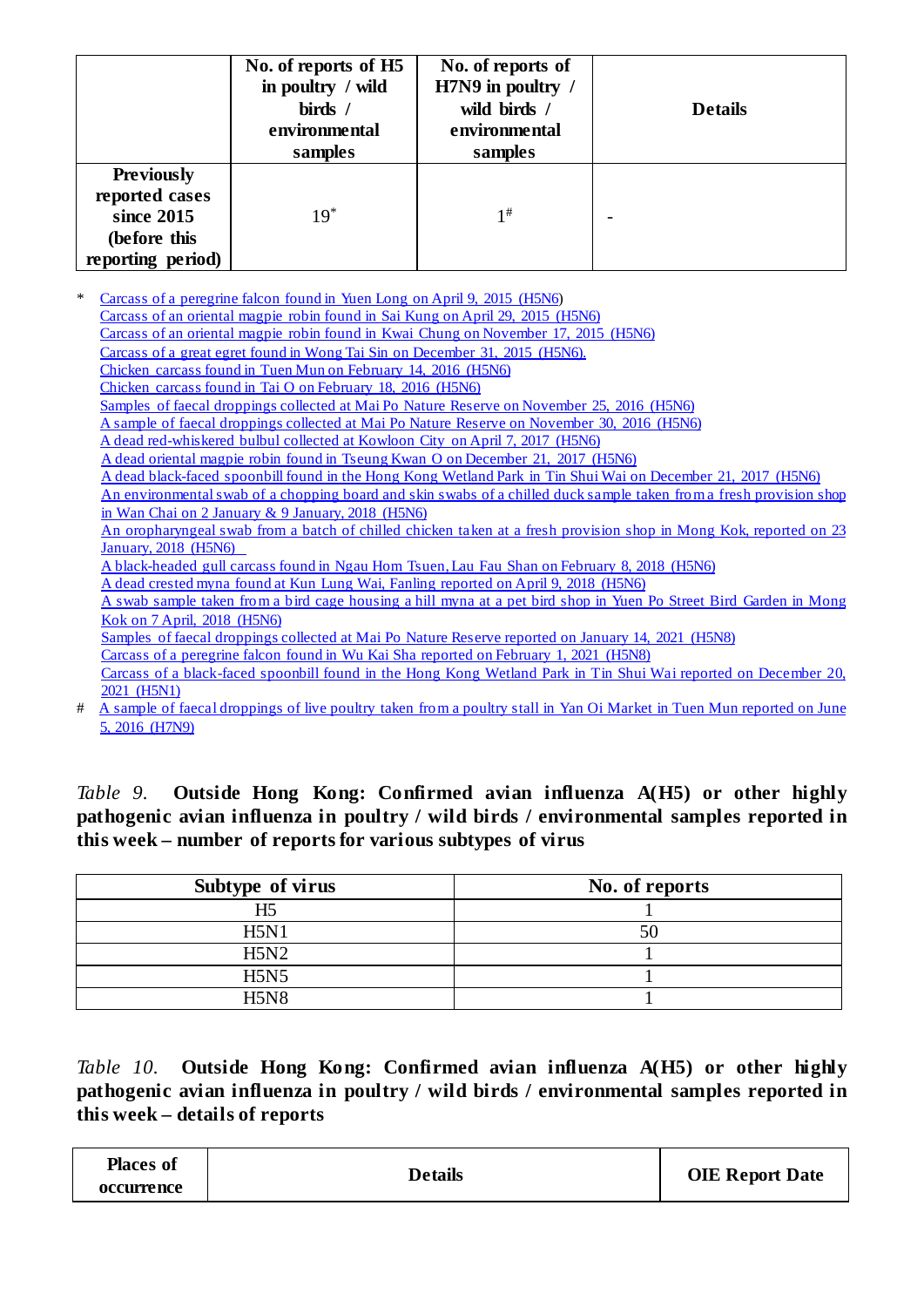| Austria  | Samples from birds in Niederösterreich, Wien and<br>Steiermark were tested positive for highly pathogenic<br>avian influenza A(H5N1).                                        | January 11, 2022                                         |
|----------|------------------------------------------------------------------------------------------------------------------------------------------------------------------------------|----------------------------------------------------------|
| Germany  | Samples from birds in Saarland, Niedersachsen,<br>Baden-Württemberg, Bremen and Sachsen-Anhalt were<br>tested positive for highly pathogenic avian influenza<br>$A(H5N1)$ .  | January 11, 2022<br>January 12, 2022<br>January 13, 2022 |
|          | Samples from poultry and birds in Bács-Kiskun,<br>Hajdú-Bihar, Csongrád and Szabolcs-Szatmár-Bereg<br>were tested positive for highly pathogenic avian<br>influenza A(H5N1). | January 11, 2022<br>January 17, 2022                     |
| Hungary  | Samples from poultry in Békés were tested positive for<br>highly pathogenic avian influenza A(H5N1).                                                                         | January 11, 2022<br>January 17, 2022                     |
|          | Samples from birds in Budapest, Zala, Baranya, Pest,<br>Vas and Borsod-Abaúj-Zemplén were tested positive for<br>highly pathogenic avian influenza A(H5N1).                  | January 11, 2022<br>January 17, 2022                     |
| Slovenia | Samples<br>from birds in Jugovzhodna<br>Slovenija,<br>Podravska and Spodnjeposavska were tested positive for<br>highly pathogenic avian influenza A(H5N1).                   | January 11, 2022                                         |
| Sweden   | Samples from birds in Skåne, Södermanland, Halland,<br>Kalmar, Stockholm and Blekinge were tested positive for<br>highly pathogenic avian influenza A(H5N1).                 | January 11, 2022<br>January 12, 2022<br>January 13, 2022 |
|          | Samples from poultry and birds in ódzkie, Mazowieckie,<br>Wielkopolskie and Kujawsko-Pomorskie were tested<br>positive for highly pathogenic avian influenza A(H5N1).        | January 12, 2022                                         |
| Poland   | Samples from birds in Zachodniopomorskie, Pomorskie<br>and witokrzyskie were tested positive for highly<br>pathogenic avian influenza A(H5N1).                               | January 12, 2022                                         |
|          | Samples from poultry in Lubuskie, Warmisko-Mazurskie<br>and Dolnolskie were tested positive for highly<br>pathogenic avian influenza A(H5N1).                                | January 12, 2022                                         |
| Spain    | Samples from birds in Cataluña and Castilla y León<br>were tested positive for highly pathogenic avian<br>influenza A(H5N1).                                                 | January 12, 2022<br>January 14, 2022                     |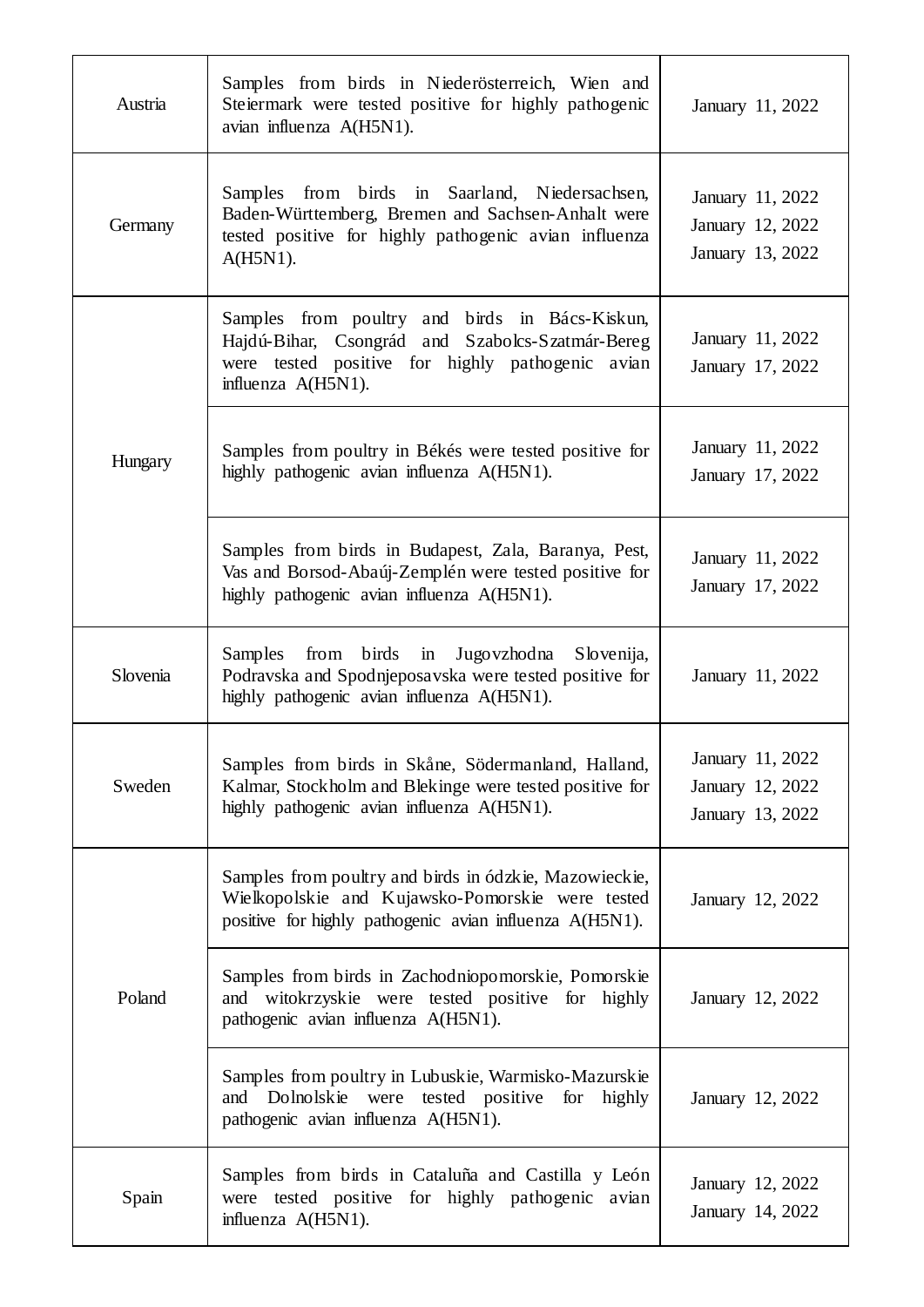| Canada        | Samples from birds in Newfoundland and Labrador were<br>tested positive for highly pathogenic avian influenza<br>$A(H5N1)$ .                                                                                                              | January 13, 2022                     |
|---------------|-------------------------------------------------------------------------------------------------------------------------------------------------------------------------------------------------------------------------------------------|--------------------------------------|
| Denmark       | Samples from poultry in Veterinary Inspection Unit<br>North were tested positive for highly pathogenic avian<br>influenza A(H5N8).                                                                                                        | January 13, 2022                     |
| France        | Samples from poultry in Occitanie, Nouvelle-Aquitaine,<br>Pays de la Loire and Hauts-de-France were tested<br>positive for highly pathogenic avian influenza A(H5N1).                                                                     | January 13, 2022                     |
|               | Samples from poultry and birds in HaZafon, HaDarom,<br>HaMerkaz and Haifa were tested positive for highly<br>pathogenic avian influenza A(H5N1).                                                                                          | January 13, 2022<br>January 17, 2022 |
| <b>Israel</b> | Samples from poultry in Golan were tested positive for<br>highly pathogenic avian influenza A(H5N1).                                                                                                                                      | January 17, 2022                     |
|               | Samples from birds in Jerusalem were tested positive for<br>highly pathogenic avian influenza A(H5N1).                                                                                                                                    | January 17, 2022                     |
|               | Samples from poultry in Yunlin County, Pingtung<br>County and Changhua County were tested positive for<br>highly pathogenic avian influenza A(H5N2)<br>and<br>$A(H5N5)$ .                                                                 | January 13, 2022                     |
| Taiwan        | Samples from poultry in Nantou County and Taoyuan<br>City were tested positive for highly pathogenic avian<br>influenza A(H5N2).                                                                                                          | January 13, 2022                     |
|               | Samples from poultry in Tainan City, Taipei City,<br>Kaohsiung City, New Taipei City and Chiayi County<br>were tested positive for highly pathogenic avian<br>influenza A(H5N5).                                                          | January 13, 2022                     |
|               | Samples from poultry and birds in Osjecko-Baranjska<br>were tested positive for highly pathogenic avian<br>influenza A(H5N1).                                                                                                             | January 14, 2022                     |
| Croatia       | birds<br>Sisacko-Moslavacka,<br>Samples<br>from<br>in<br>Vukovarsko-Srijemska,<br>Medimurska,<br>Istarska,<br>Zagrebaka, Splitsko-Dalmatinska and Karlovacka were<br>tested positive for highly pathogenic avian influenza<br>$A(H5N1)$ . | January 14, 2022                     |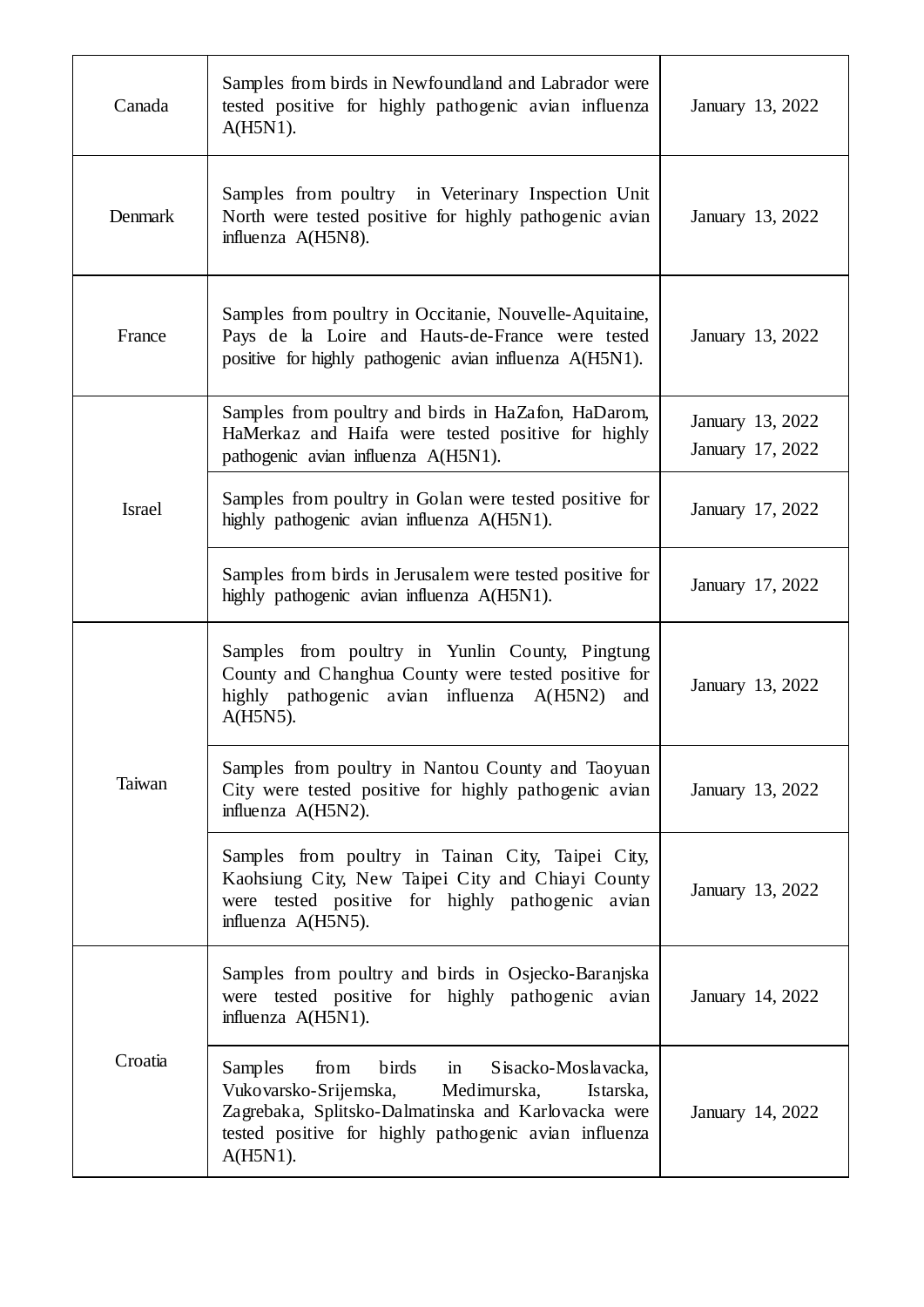| Finland           | Samples from birds in Etelä-Suomen aluehallintovirasto<br>were tested positive for highly pathogenic avian<br>influenza A(H5N1).                                                                                   | January 14, 2022 |
|-------------------|--------------------------------------------------------------------------------------------------------------------------------------------------------------------------------------------------------------------|------------------|
|                   | Samples from poultry and birds in Monaghan were tested<br>positive for highly pathogenic avian influenza A(H5N1).                                                                                                  | January 14, 2022 |
| Ireland           | Samples from poultry in Cavan were tested positive for<br>highly pathogenic avian influenza A(H5N1).                                                                                                               | January 14, 2022 |
|                   | Samples from birds in Offaly, Kerry, Longford, Wexford,<br>Roscommon, Galway, Donegal,<br>Kildare, Dublin,<br>Waterford, Tipperary and Cork were tested positive for<br>highly pathogenic avian influenza A(H5N1). | January 14, 2022 |
| Japan             | Samples from poultry in Ehime, Aomori, Hiroshima,<br>Kagoshima, Chiba, Kumamoto, Hygo and Saitama were<br>tested positive for highly pathogenic avian influenza<br>$A(H5N1)$ .                                     | January 14, 2022 |
| Portugal          | Samples from birds in Santarém were tested positive for<br>highly pathogenic avian influenza A(H5N1).                                                                                                              | January 14, 2022 |
| Slovakia          | Samples from birds in Trnavský and Banskobystrický<br>were tested positive for highly pathogenic avian<br>influenza A(H5N1).                                                                                       | January 14, 2022 |
|                   | Samples from poultry in South Africa were tested<br>positive for highly pathogenic avian influenza A(H5N1).                                                                                                        | January 14, 2022 |
| South Africa      | Samples from birds in Western Cape, Gauteng, North<br>West, Free State, Eastern Cape, KwaZulu-Natal and<br>Limpopo were tested positive for highly pathogenic<br>avian influenza A(H5N1).                          | January 14, 2022 |
| United<br>Kingdom | Samples from poultry and birds in England, Scotland,<br>Wales and Northern Ireland were tested positive for<br>highly pathogenic avian influenza A(H5N1).                                                          | January 14, 2022 |
|                   | Samples from birds in Isle of Man were tested positive<br>for highly pathogenic avian influenza A(H5N1).                                                                                                           | January 17, 2022 |
| Faroe Islands     | Samples from birds in Streymoyar and Eysturoyar were<br>tested positive for highly pathogenic avian influenza<br>$A(H5N1)$ .                                                                                       | January 17, 2022 |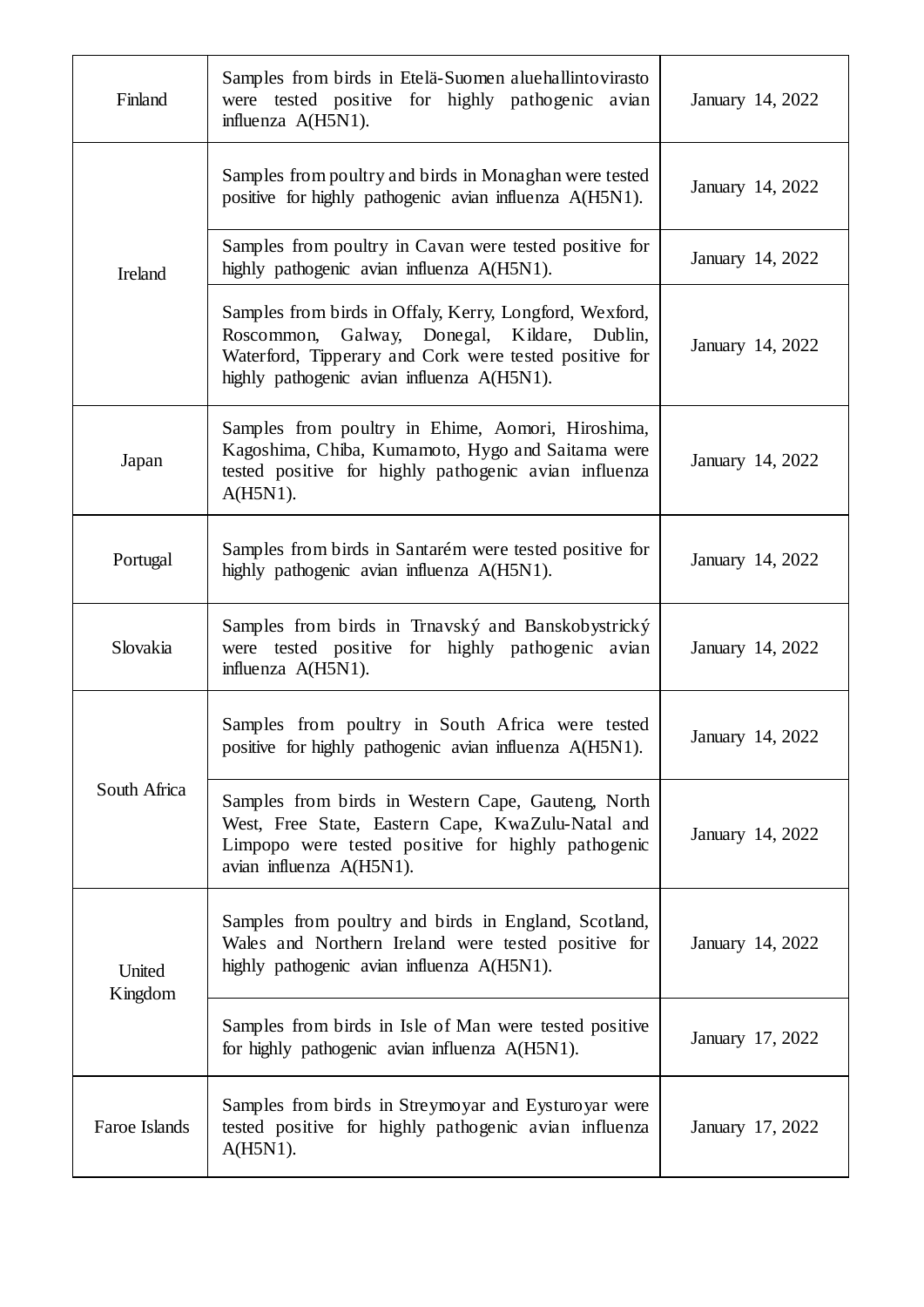| <b>Netherlands</b>          | Samples from birds in Flevoland, Zuid-Holland,<br>Noord-Holland, Friesland, Limburg, Utrecht,<br>Noord-Brabant, Gelderland, Zeeland, Overijssel,<br>Utrecht, Groningen, Ijsselmeer and Dutch Exclusive<br>Economic Zone were tested positive for highly<br>pathogenic avian influenza A(H5N1).                                 | January 17, 2022 |
|-----------------------------|--------------------------------------------------------------------------------------------------------------------------------------------------------------------------------------------------------------------------------------------------------------------------------------------------------------------------------|------------------|
| Nigeria                     | Samples from poultry in Edo, Federal Capital Territory,<br>Bayelsa, Kaduna, Kano, Nassarawa, Niger, Ogun, Akwa<br>Ibom, Delta, Plateau, Bauchi, Rivers, Anambra, Gombe,<br>Enugu, Oyo, Niger, Abia, Lagos, Edo, Taraba and<br>Federal Capital Territory were tested positive for highly<br>pathogenic avian influenza A(H5N1). | January 17, 2022 |
| <b>Togo</b>                 | Samples from poultry in Maritime were tested positive<br>for highly pathogenic avian influenza A(H5N1).                                                                                                                                                                                                                        | January 17, 2022 |
| United States<br>of America | Samples from birds in South Carolina were tested<br>positive for highly pathogenic avian influenza A(H5).                                                                                                                                                                                                                      | January 17, 2022 |

For cumulative reports of avian influenza A(H5) or other highly pathogenic avian influenza in poultry / wild birds, please refer to the **OIE** website.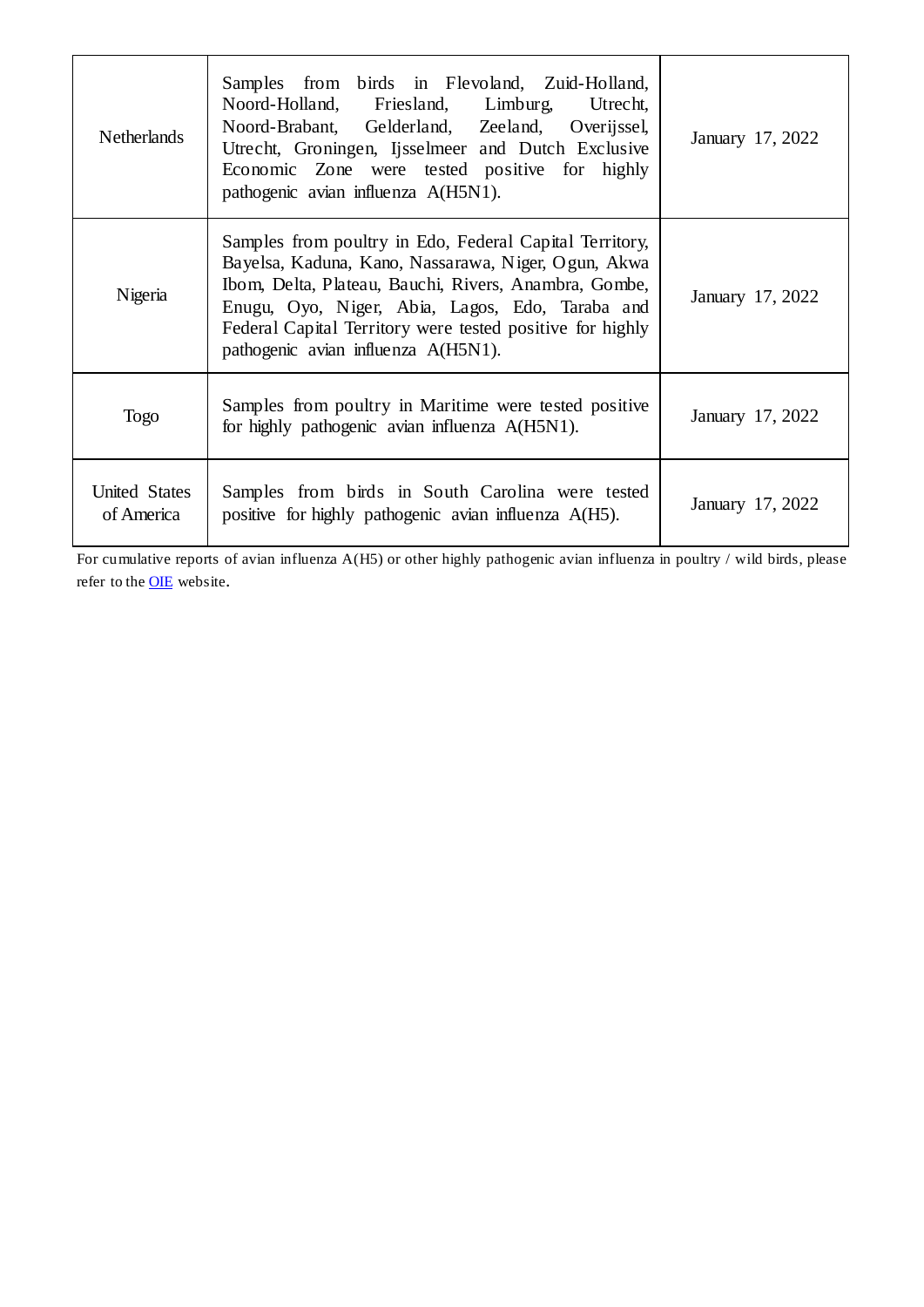*Table 11.* **Countries / areas with documented human infection with avian influenza A(H7N9) or highly pathogenic avian influenza (including infections in humans/birds and relevant environmental samples) in the past 6 months (as of January 17, 2022)**

|                          | Human cases              |                                                                                  | Poultry cases / other related samples |                                                         | Wild bird cases / other related samples |                                                                            |
|--------------------------|--------------------------|----------------------------------------------------------------------------------|---------------------------------------|---------------------------------------------------------|-----------------------------------------|----------------------------------------------------------------------------|
| <b>Countries / Areas</b> | Subtype of virus         | Date of last report /<br>onset of last reported case<br>(Subtype in this report) | Subtype of virus                      | Date of last report<br>(Subtype in this report)         | Subtype of virus                        | Date of last report<br>(Subtype in this report)                            |
| Austria                  | $\overline{\phantom{a}}$ |                                                                                  | H <sub>5</sub>                        | 26/11/2021 (H5N1)                                       | H <sub>5</sub>                          | 11/01/2022 (H5N1)                                                          |
| Belgium                  |                          |                                                                                  | H <sub>5</sub>                        | 04/01/2022 (H5N1)                                       | H <sub>5</sub>                          | 15/09/2021 (H5N8)<br>30/11/2021*<br>10/01/2022 (H5N1)                      |
| Benin                    |                          |                                                                                  | H <sub>5</sub>                        | $09/09/2021*$<br>27/12/2021 (H5N1)                      |                                         |                                                                            |
| Bosnia and Herzegovina   | $\overline{a}$           |                                                                                  | $\omega$                              | $\sim$                                                  | H <sub>5</sub>                          | 12/11/2021 (H5N1)                                                          |
| <b>Botswana</b>          | $\sim$                   |                                                                                  | $\overline{H5}$                       | 06/09/2021 (H5N1)                                       | $\sim$                                  |                                                                            |
| Bulgaria                 | ÷.                       |                                                                                  | H <sub>5</sub>                        | 12/07/2021*                                             |                                         |                                                                            |
| Canada                   | $\overline{a}$           |                                                                                  | $\mathbf{r}$                          |                                                         | H <sub>5</sub>                          | 13/01/2022 (H5N1)                                                          |
| Cote D'Ivoire            | $\overline{a}$           |                                                                                  | $\overline{H5}$                       | 10/09/2021 (H5N1)                                       | $\sim$                                  |                                                                            |
| Croatia                  | $\blacksquare$           |                                                                                  | H <sub>5</sub>                        | 14/01/2022 (H5N1)                                       | H <sub>5</sub>                          | 14/01/2022 (H5N1)                                                          |
| Czech Republic           |                          |                                                                                  | H <sub>5</sub>                        | 30/07/2021 (H5N8)<br>26/10/2021*<br>03/01/2022 (H5N1)   | H <sub>5</sub>                          | 20/12/2021 (H5N1)                                                          |
| Denmark                  |                          |                                                                                  | H <sub>5</sub>                        | $03/11/2021*$<br>06/01/2022 (H5N1)<br>13/01/2022 (H5N8) | H <sub>5</sub>                          | 23/12/2021 (H5N1)<br>04/01/2022 (H5N8)                                     |
| Egypt                    |                          |                                                                                  | Endemic (H5)                          | Endemic (H5N1)                                          | $\blacksquare$                          |                                                                            |
| Estonia                  |                          |                                                                                  | H <sub>5</sub>                        | 02/12/2021 (H5N8)                                       | H <sub>5</sub>                          | 13/10/2021 (H5N8)<br>20/12/2021 (H5N1)                                     |
| Faroe Islands            | $\blacksquare$           |                                                                                  | $\blacksquare$                        | $\mathbf{r}$                                            | H <sub>5</sub>                          | 17/01/2022 (H5N1)                                                          |
| Finland                  |                          |                                                                                  |                                       |                                                         | H <sub>5</sub>                          | 14/12/2021 (H5N8)<br>14/01/2022 (H5N1)                                     |
| France                   |                          |                                                                                  | H <sub>5</sub>                        | 05/08/2021 (H5N8)<br>13/01/2022 (H5N1)                  | H <sub>5</sub>                          | 04/08/2021 (H5N3)<br>09/08/2021*<br>29/10/2021 (H5N8)<br>10/01/2022 (H5N1) |
|                          |                          |                                                                                  |                                       |                                                         | H7                                      | 29/10/2021 (H7N7)                                                          |
| Germany                  | $\overline{a}$           |                                                                                  | H <sub>5</sub>                        | 01/07/2021 (H5N8)                                       | H <sub>5</sub>                          | 13/01/2022 (H5N1)                                                          |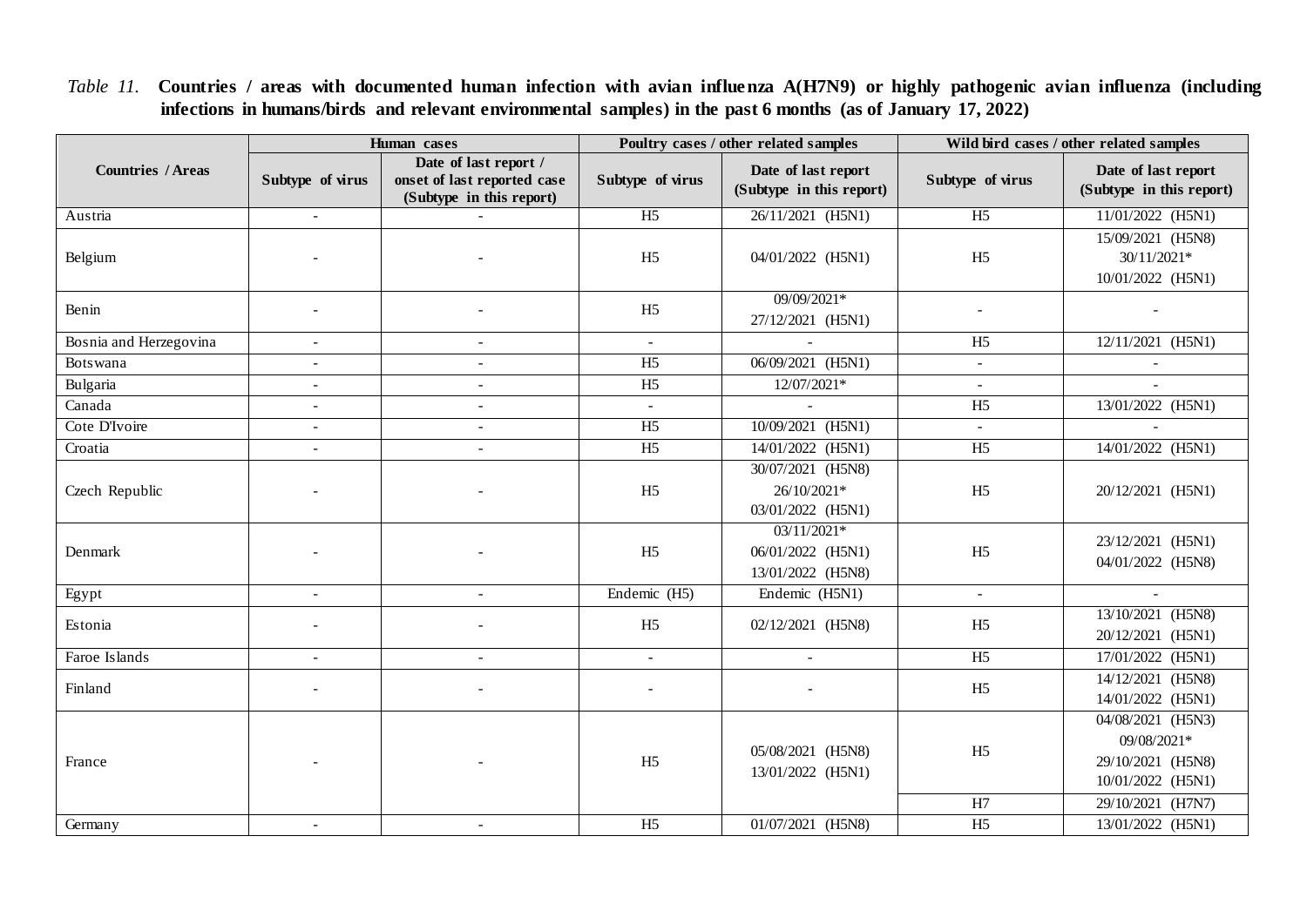|                                                  |                  | Human cases<br>Poultry cases / other related samples                             |                           |                                                 |                  | Wild bird cases / other related samples         |
|--------------------------------------------------|------------------|----------------------------------------------------------------------------------|---------------------------|-------------------------------------------------|------------------|-------------------------------------------------|
| <b>Countries / Areas</b>                         | Subtype of virus | Date of last report /<br>onset of last reported case<br>(Subtype in this report) | Subtype of virus          | Date of last report<br>(Subtype in this report) | Subtype of virus | Date of last report<br>(Subtype in this report) |
|                                                  |                  |                                                                                  |                           | 22/12/2021 (H5N1)                               |                  |                                                 |
| Ghana                                            |                  |                                                                                  | H <sub>5</sub>            | $21/07/2021*$<br>05/08/2021 (H5N1)              |                  |                                                 |
| Greece                                           | $\mathbf{r}$     |                                                                                  | $\mathbb{Z}^{\mathbb{Z}}$ |                                                 | H <sub>5</sub>   | 10/12/2021 (H5N1)                               |
| Kong<br>Special<br>Hong<br>Administrative Region |                  |                                                                                  |                           |                                                 | H <sub>5</sub>   | 28/12/2021 (H5N1)                               |
| Hungary                                          |                  |                                                                                  | H <sub>5</sub>            | 17/01/2022 (H5N1)                               | H <sub>5</sub>   | 17/01/2022 (H5N1)                               |
| India                                            |                  |                                                                                  | H <sub>5</sub>            | 23/09/2021 (H5N8)<br>16/12/2021 (H5N1)          | H <sub>5</sub>   | 07/12/2021 (H5N1)<br>07/12/2021 (H5N8)          |
| Indonesia                                        | $\overline{a}$   |                                                                                  | Endemic (H5)              | Endemic (H5N1)                                  | $\mathbf{r}$     |                                                 |
| Iran                                             |                  |                                                                                  | H <sub>5</sub>            | 14/09/2021 (H5N8)<br>10/01/2022 (H5N5)          |                  |                                                 |
| Ireland                                          |                  |                                                                                  | H <sub>5</sub>            | 14/01/2022 (H5N1)                               | H <sub>5</sub>   | 16/08/2021 (H5N3)<br>14/01/2022 (H5N1)          |
| Israel                                           | $\blacksquare$   | $\blacksquare$                                                                   | H <sub>5</sub>            | 13/01/2022 (H5N1)                               | H <sub>5</sub>   | 17/01/2022 (H5N1)                               |
| Italy                                            |                  |                                                                                  | H <sub>5</sub>            | 10/01/2022 (H5N1)                               | H <sub>5</sub>   | 10/01/2022 (H5N1)                               |
| Japan                                            |                  |                                                                                  | H <sub>5</sub>            | 13/12/2021 (H5N8)<br>14/01/2022 (H5N1)          | H <sub>5</sub>   | 24/11/2021 (H5N8)                               |
| Kazakhstan                                       | $\sim$           |                                                                                  | H <sub>5</sub>            | $15/11/2021*$                                   | $\sim$           | $\sim$                                          |
| Korea                                            |                  |                                                                                  | H <sub>5</sub>            | 10/01/2022 (H5N1)                               | H <sub>5</sub>   | 04/01/2022 (H5N1)                               |
| Lao People's Democratic<br>Republic              |                  |                                                                                  | H <sub>5</sub>            | 14/10/2021*                                     |                  |                                                 |
| Latvia                                           |                  |                                                                                  | $\overline{a}$            |                                                 | H <sub>5</sub>   | 28/12/2021 (H5N1)<br>28/12/2021 (H5N8)          |
| Lesotho                                          |                  |                                                                                  | $\overline{H5}$           | $07/07/2021*$                                   | $\sim$           |                                                 |
| Lithuania                                        |                  |                                                                                  | H <sub>5</sub>            | 04/08/2021 (H5N8)                               | H <sub>5</sub>   | 04/08/2021 (H5N8)                               |
|                                                  |                  |                                                                                  |                           |                                                 | H7               | 04/08/2021 (H7N7)                               |
| Luxembourg                                       |                  |                                                                                  | $\overline{a}$            |                                                 | H <sub>5</sub>   | 30/12/2021 (H5N8)<br>06/01/2022 (H5N1)          |
| Mainland China                                   |                  |                                                                                  |                           |                                                 |                  |                                                 |
| Chongqing Municipality                           | $\overline{H5}$  | (H5N6)<br>16/09/2021                                                             | $\blacksquare$            | $\blacksquare$                                  | $\sim$           | $\mathbf{r}$                                    |
| Guangdong                                        | H <sub>5</sub>   | 31/07/2021 (H5N6)                                                                |                           | $\blacksquare$                                  |                  |                                                 |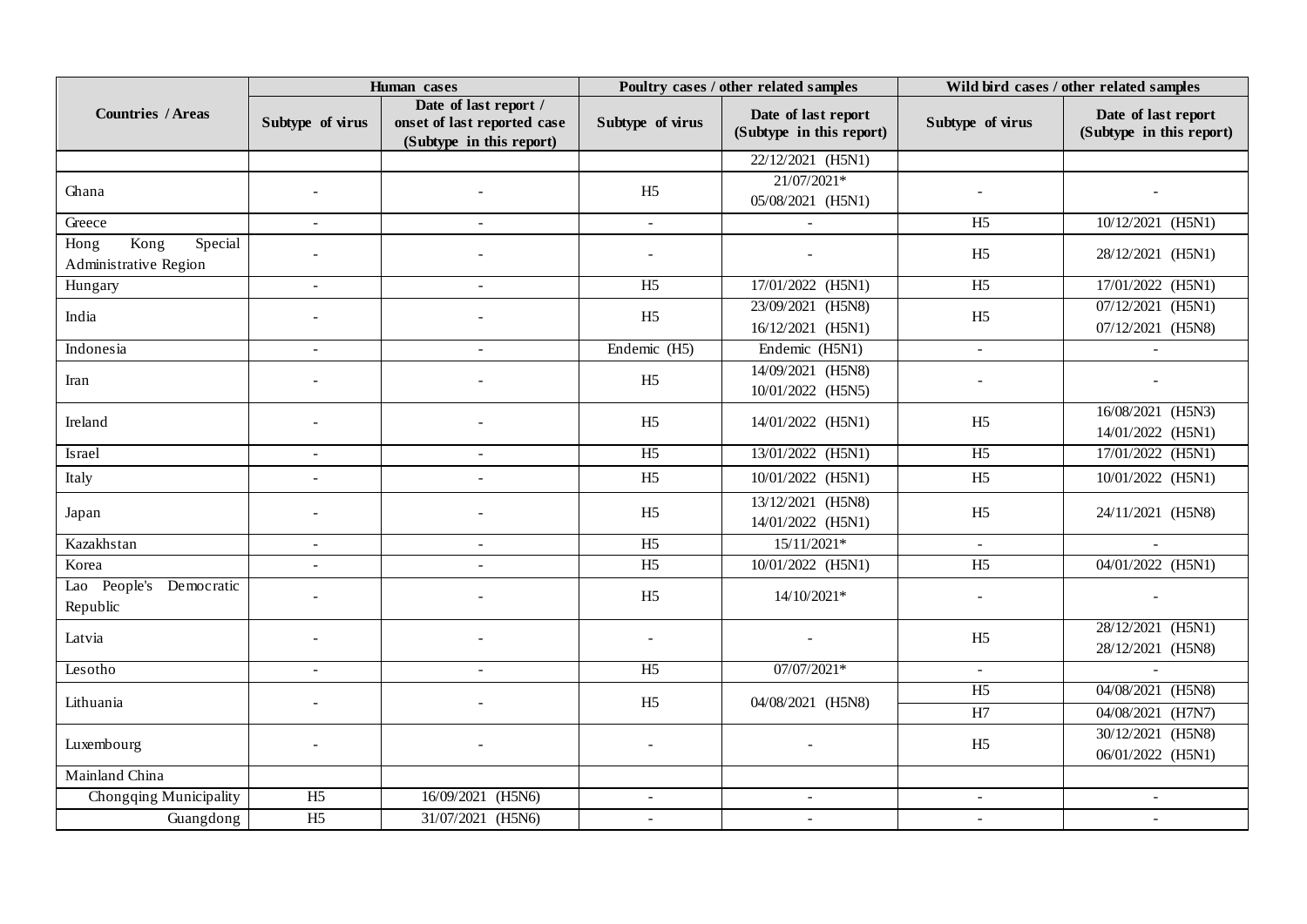|                          |                  | Human cases                 | Poultry cases / other related samples |                          | Wild bird cases / other related samples |                          |
|--------------------------|------------------|-----------------------------|---------------------------------------|--------------------------|-----------------------------------------|--------------------------|
| <b>Countries / Areas</b> |                  | Date of last report /       |                                       | Date of last report      |                                         | Date of last report      |
|                          | Subtype of virus | onset of last reported case | Subtype of virus                      | (Subtype in this report) | Subtype of virus                        | (Subtype in this report) |
|                          |                  | (Subtype in this report)    |                                       |                          |                                         |                          |
|                          |                  | 13/09/2021 (H5N6)           |                                       |                          |                                         |                          |
|                          |                  | 20/10/2021 (H5N6)           |                                       |                          |                                         |                          |
|                          |                  | 03/12/2021 (H5N6)           |                                       |                          |                                         |                          |
|                          |                  | 31/12/2021 (H5N6)           |                                       |                          |                                         |                          |
|                          |                  | 06/07/2021 (H5N6)           |                                       |                          |                                         |                          |
|                          |                  | 14/08/2021 (H5N6)           |                                       |                          |                                         |                          |
|                          |                  | 17/08/2021 (H5N6)           |                                       |                          |                                         |                          |
| Guangxi                  | H <sub>5</sub>   | 23/08/2021 (H5N6)           |                                       |                          |                                         |                          |
|                          |                  | 25/08/2021 (H5N6)           |                                       |                          |                                         |                          |
|                          |                  | 15/11/2021 (H5N6)           |                                       |                          |                                         |                          |
|                          |                  | 19/12/2021 (H5N6)           |                                       |                          |                                         |                          |
|                          |                  | 23/12/2021 (H5N6)           |                                       |                          |                                         |                          |
| Hebei                    | $\blacksquare$   |                             | $\blacksquare$                        | $\blacksquare$           | H <sub>5</sub>                          | 30/11/2021 (H5N1)        |
|                          |                  | 26/07/2021 (H5N6)           |                                       |                          |                                         |                          |
|                          |                  | 02/08/2021 (H5N6)           |                                       |                          |                                         |                          |
|                          |                  | 29/08/2021 (H5N6)           |                                       |                          |                                         |                          |
|                          |                  | 08/09/2021 (H5N6)           |                                       |                          |                                         |                          |
| Hunan                    | H <sub>5</sub>   | 25/09/2021 (H5N6)           |                                       |                          |                                         |                          |
|                          |                  | 03/10/2021 (H5N6)           |                                       |                          |                                         |                          |
|                          |                  | 22/11/2021 (H5N6)           |                                       |                          |                                         |                          |
|                          |                  | 24/11/2021 (H5N6)           |                                       |                          |                                         |                          |
|                          |                  | 04/12/2021 (H5N6)           |                                       |                          |                                         |                          |
|                          |                  | 13/07/2021 (H5N6)           |                                       |                          |                                         |                          |
|                          |                  | 17/11/2021 (H5N6)           |                                       |                          |                                         |                          |
| Sichuan                  | H <sub>5</sub>   | 01/12/2021 (H5N6)           |                                       |                          |                                         |                          |
|                          |                  | 08/12/2021 (H5N6)           |                                       |                          |                                         |                          |
| Zhejiang                 | $\overline{H5}$  | 15/12/2021 (H5N6)           | $\omega$                              | $\blacksquare$           | $\blacksquare$                          | $\overline{a}$           |
|                          |                  |                             |                                       |                          |                                         | 03/12/2021 (H5N8)        |
| Netherlands              |                  |                             | H <sub>5</sub>                        | 16/07/2021 (H5N8)        | H <sub>5</sub>                          | 20/12/2021*              |
|                          |                  |                             |                                       |                          | 07/01/2022 (H5N1)                       |                          |
| Niger                    | $\sim$           | $\sim$                      | H <sub>5</sub>                        | 07/01/2022 (H5N1)        | $\blacksquare$                          | $\overline{a}$           |
| Nigeria                  | $\sim$           | $\blacksquare$              | H <sub>5</sub>                        | 17/01/2022 (H5N1)        | $\blacksquare$                          | $\overline{a}$           |
| Norway                   |                  | $\sim$                      | H <sub>5</sub>                        | 09/12/2021 (H5N1)        | H <sub>5</sub>                          | 03/09/2021 (H5N8)        |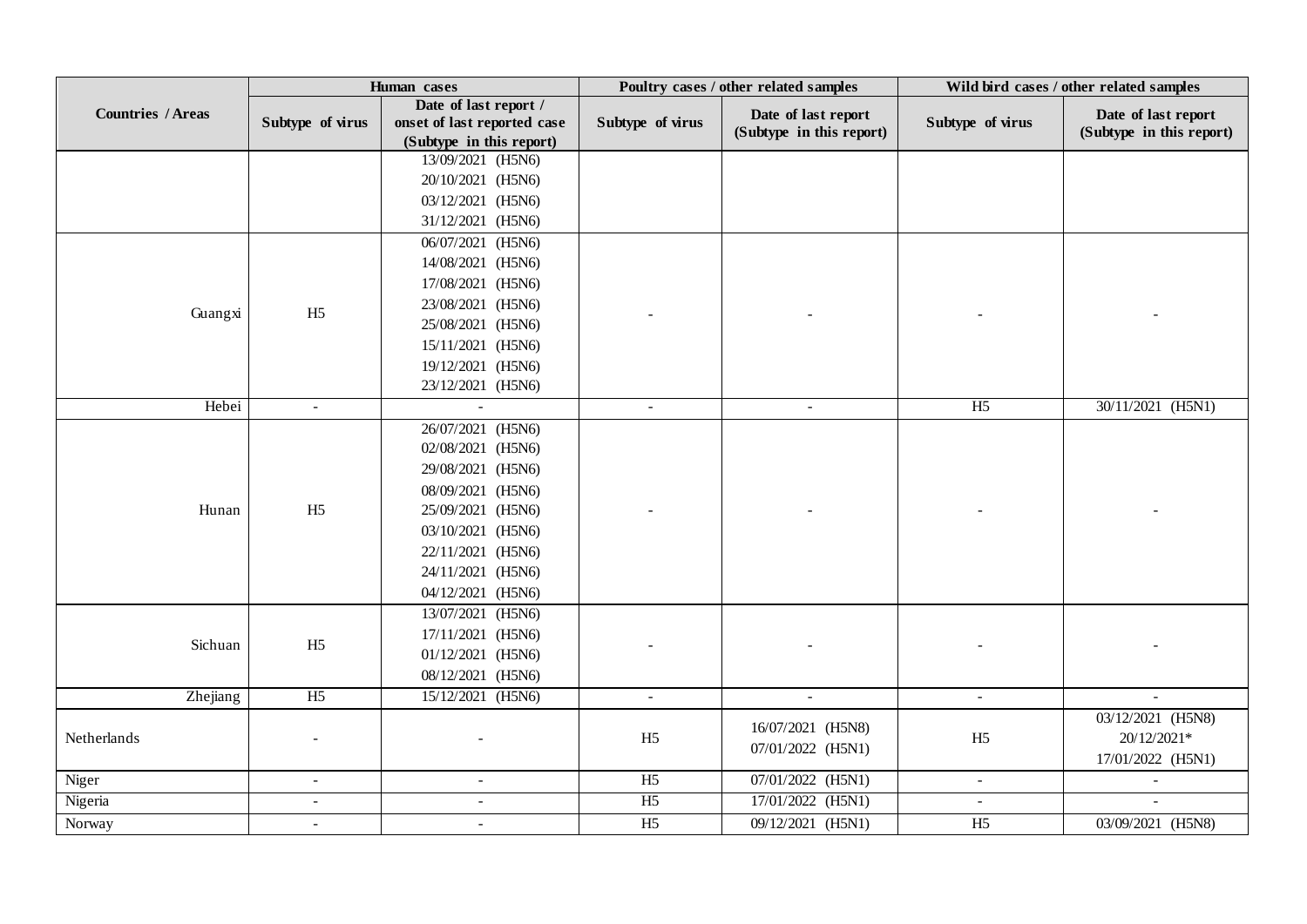|                          |                  | Poultry cases / other related samples<br>Human cases                             |                  |                                                 |                  | Wild bird cases / other related samples                                                         |
|--------------------------|------------------|----------------------------------------------------------------------------------|------------------|-------------------------------------------------|------------------|-------------------------------------------------------------------------------------------------|
| <b>Countries / Areas</b> | Subtype of virus | Date of last report /<br>onset of last reported case<br>(Subtype in this report) | Subtype of virus | Date of last report<br>(Subtype in this report) | Subtype of virus | Date of last report<br>(Subtype in this report)                                                 |
|                          |                  |                                                                                  |                  |                                                 |                  | 16/12/2021 (H5N1)                                                                               |
| Pakistan                 |                  |                                                                                  | H <sub>5</sub>   | 09/09/2021 (H5N8)<br>06/01/2022*                |                  |                                                                                                 |
| Poland                   |                  |                                                                                  | H <sub>5</sub>   | 24/09/2021 (H5N8)<br>12/01/2022 (H5N1)          | H <sub>5</sub>   | 12/01/2022 (H5N1)                                                                               |
| Portugal                 | $\sim$           |                                                                                  | H <sub>5</sub>   | 03/01/2022 (H5N1)                               | H <sub>5</sub>   | 14/01/2022 (H5N1)                                                                               |
| Romania                  |                  |                                                                                  | $\equiv$         | $\mathbf{r}$                                    | H <sub>5</sub>   | 10/01/2022 (H5N1)                                                                               |
| Russia                   |                  |                                                                                  | H <sub>5</sub>   | $07/12/2021*$<br>17/12/2021 (H5N1)              | H <sub>5</sub>   | 07/12/2021 (H5N1)<br>08/12/2021*                                                                |
| Serbia                   |                  |                                                                                  |                  |                                                 | H <sub>5</sub>   | 15/10/2021 (H5N8)<br>29/10/2021 (H5N2)<br>26/11/2021 (H5N1)                                     |
| Slovakia                 |                  |                                                                                  | H <sub>5</sub>   | 01/12/2021 (H5N1)                               | H <sub>5</sub>   | 20/09/2021 (H5N8)<br>14/01/2022 (H5N1)                                                          |
| Slovenia                 | $\sim$           | $\sim$                                                                           | H <sub>5</sub>   | 29/12/2021 (H5N1)                               | H <sub>5</sub>   | 11/01/2022 (H5N1)                                                                               |
| South Africa             |                  |                                                                                  | H <sub>5</sub>   | 14/01/2022 (H5N1)                               | H <sub>5</sub>   | 14/01/2022 (H5N1)                                                                               |
| Spain                    |                  |                                                                                  | $\blacksquare$   |                                                 | H <sub>5</sub>   | 14/01/2022 (H5N1)                                                                               |
| Sweden                   |                  |                                                                                  | H <sub>5</sub>   | 05/01/2022 (H5N1)                               | H <sub>5</sub>   | 29/09/2021*<br>29/09/2021 (H5N4)<br>29/09/2021 (H5N5)<br>03/01/2022 (H5N8)<br>13/01/2022 (H5N1) |
| Switzerland              |                  |                                                                                  | H <sub>5</sub>   | 25/11/2021 (H5N1)                               | H <sub>5</sub>   | 08/09/2021 (H5N4)<br>27/12/2021 (H5N1)                                                          |
| Taiwan                   |                  |                                                                                  | H <sub>5</sub>   | 13/01/2022 (H5N2)<br>13/01/2022 (H5N5)          | H <sub>5</sub>   | 13/09/2021 (H5N2)<br>27/12/2021 (H5N1)                                                          |
| Togo                     | $\blacksquare$   |                                                                                  | H <sub>5</sub>   | 17/01/2022 (H5N1)                               | $\sim$           |                                                                                                 |
| Ukraine                  |                  |                                                                                  | $\blacksquare$   |                                                 | H <sub>5</sub>   | 14/12/2021*                                                                                     |
| United Kingdom           | H <sub>5</sub>   | 06/01/2022*                                                                      | H <sub>5</sub>   | 13/09/2021 (H5N8)<br>14/01/2022 (H5N1)          | H <sub>5</sub>   | 13/09/2021 (H5N8)<br>01/10/2021 (H5N3)<br>01/10/2021 (H5N5)<br>17/01/2022 (H5N1)                |
| United States of America | $\blacksquare$   |                                                                                  | $\sim$           | $\sim$                                          | H <sub>5</sub>   | 17/01/2022*                                                                                     |